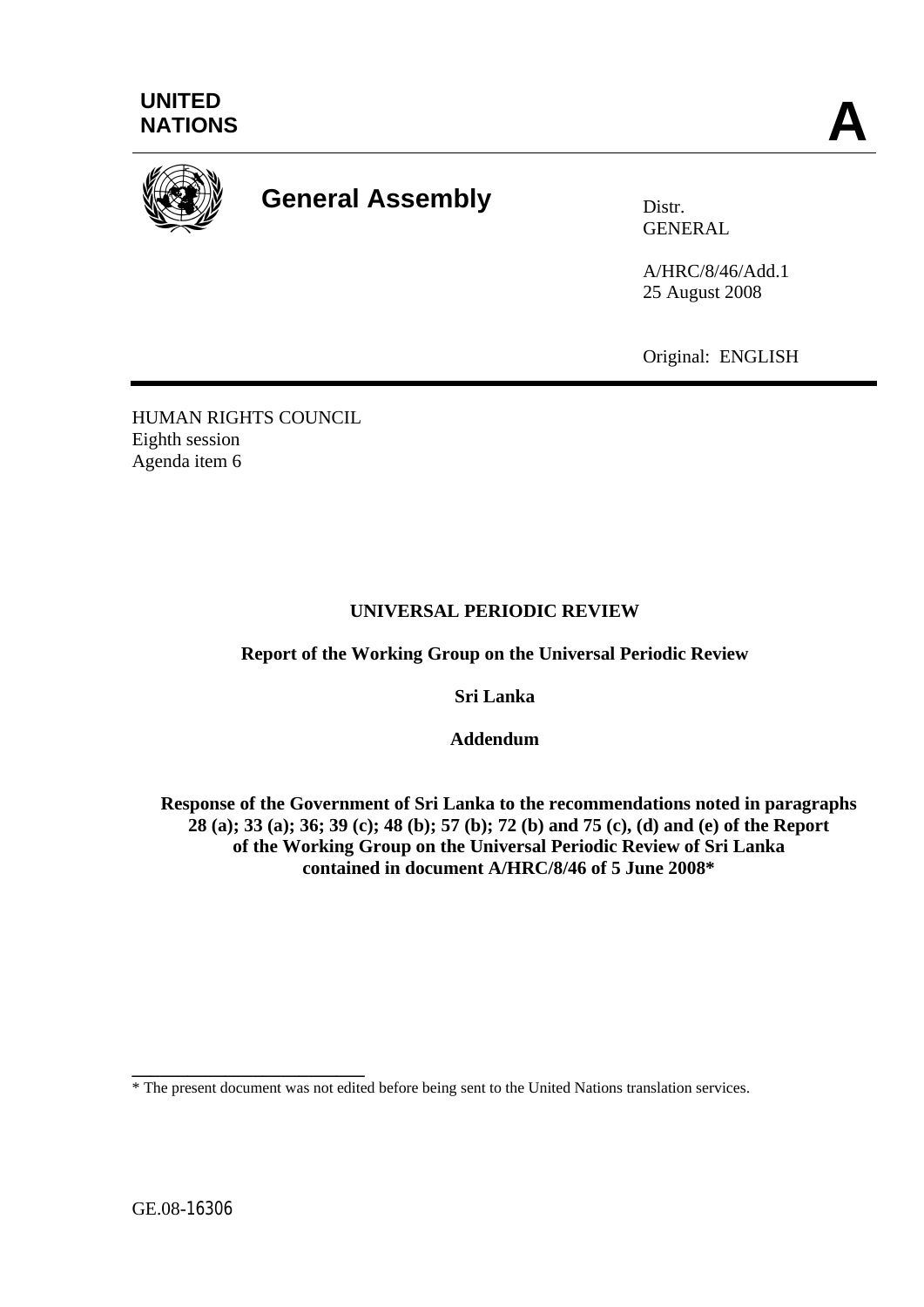#### **RESPONSE OF THE GOVERNMENT OF SRI LANKA TO THE RECOMMENDATIONS NOTED IN PARAGRAPHS 28 (A); 33 (A); 36; 39 (C); 48 (B); 57 (B); 72 (B) AND 75 (C), (D) AND (E) OF THE REPORT OF THE WORKING GROUP ON THE UNIVERSAL PERIODIC REVIEW OF SRI LANKA CONTAINED IN DOCUMENT A/HRC/8/46 OF 5 JUNE 2008**

#### **1. [To] address torture and implement safeguards to prevent torture and extrajudicial executions (paragraph 28 (a): Portugal)**

1. Sri Lanka accepts this recommendation.

2. The Government does not condone torture or extra-judicial executions under any circumstances and refutes any implicit suggestion that it has been complicit in torture or extrajudicial executions.

3. In Article 11 of the Constitution, there is an absolute constitutional guarantee against torture and the Supreme Court is empowered to make determinations regarding allegations of torture and award compensation. Further, torture is also a criminal offence which if found proven carries a seven year minimum mandatory term of imprisonment. All complaints of torture are impartially and comprehensively investigated into and perpetrators prosecuted in court. The victim is also entitled to pursue civil damages in court. The suspect public servant perpetrator of torture is also subject to disciplinary proceedings in terms of the Establishments Code, with disciplinary sanctions that may include a dismissal from the public service.

4. Extra-judicial killings are also criminalised without any exception. Comprehensive legal processes are available to act against those responsible for such criminal activity.

5. Sri Lanka will, as it does at present, continue to implement and further develop safeguards to prevent the occurrence of such criminal activity.

### **2. [To] sign and ratify the International Convention for the Protection of All Persons from Enforced Disappearance (paragraph 33 (a): France)**

### **3. [To] ratify the Optional Protocol to the Convention against Torture (paragraph 48 (b): Brazil)**

6. With regard to recommendations (2) and (3) above, the Government of Sri Lanka wishes to state that, pursuant to several written recommendations made by countries in response to Sri Lanka's National Report for the UPR, a Committee Chaired by the Legal Advisor of the Ministry of Foreign Affairs to assess the feasibility of further participation (signature/ratification/ accession) in human rights treaties was appointed by the Hon. Minister of Disaster Management and Human Rights. The Committee has undertaken an in-depth study of the two instruments referred in the recommendations, and has requested further time to consider the matter in greater depth.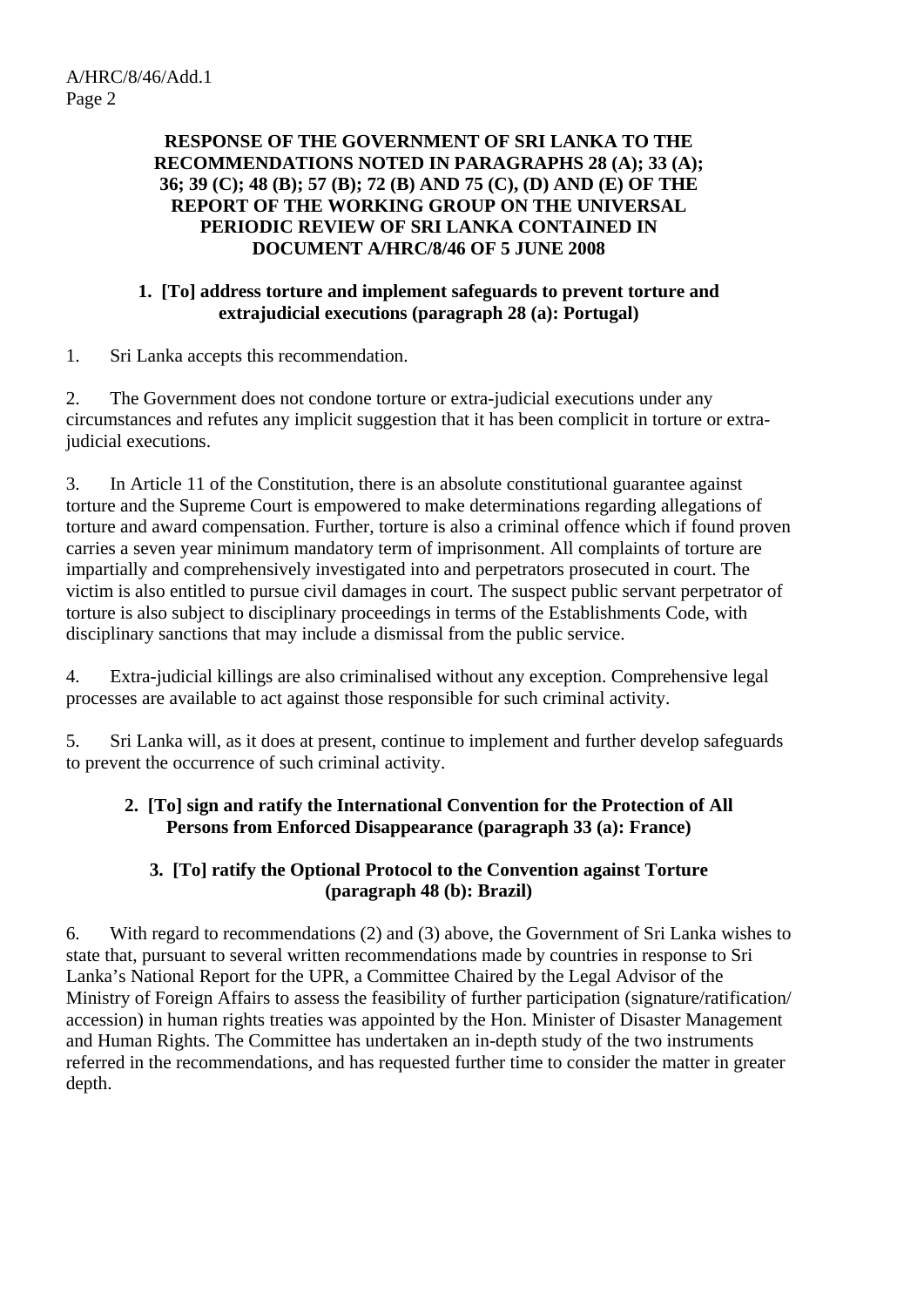7. However, Sri Lanka will continue to strive to ensure full compliance with its human rights obligations.

#### **4. Sri Lanka to investigate the involvement of the paramilitary Karuna Group of abducting children for use as soldiers (paragraph 36: The Holy See)**

8. Sri Lanka has a zero-tolerance on the use of child soldiers and remains firmly committed to its obligations under the Optional Protocol to the Convention on the Rights of the Child. By a recent amendment to the Penal Code, the procurement and abduction of children for use in armed conflict has been made a criminal offence.

9. Sri Lanka has commenced investigations into allegations of abducting children for use as soldiers by the Karuna Group. All complaints into such abductions and conscriptions will be fully investigated to ensure that perpetrators are prosecuted.

10. All necessary action will be taken to prevent the use of children in armed conflict. The government is also taking steps to address root causes relating to the phenomena of 'child soldiers'.

11. The government encourages the release of child soldiers by all armed groups and has in place a comprehensive programme aimed and rehabilitation and re-integration of former child soldiers.

### **5. Sri Lanka to share the findings of the special bodies created to stop the persistent pattern of enforced disappearances and the measures put into place to address this problem (paragraph 36: The Holy See)**

12. Sri Lanka refutes the allegation implicitly contained in the recommendation that there exists in Sri Lanka such a pattern of disappearances.

13. The substantive criminal law prohibits enforced disappearances and carries penal sanctions. All complaints are fully investigated into and where evidence exists, perpetrators prosecuted.

14. Some of the findings of independent bodies established to inquire into allegation of enforced disappearances have already been shared. These findings do not suggest a "persistent pattern" of disappearances. The other findings will be published in keeping with the provisions of the Sri Lankan law.

15. Various measures to prevent disappearances are already in place. The government is working towards setting in place further measures to totally eliminate enforced disappearances.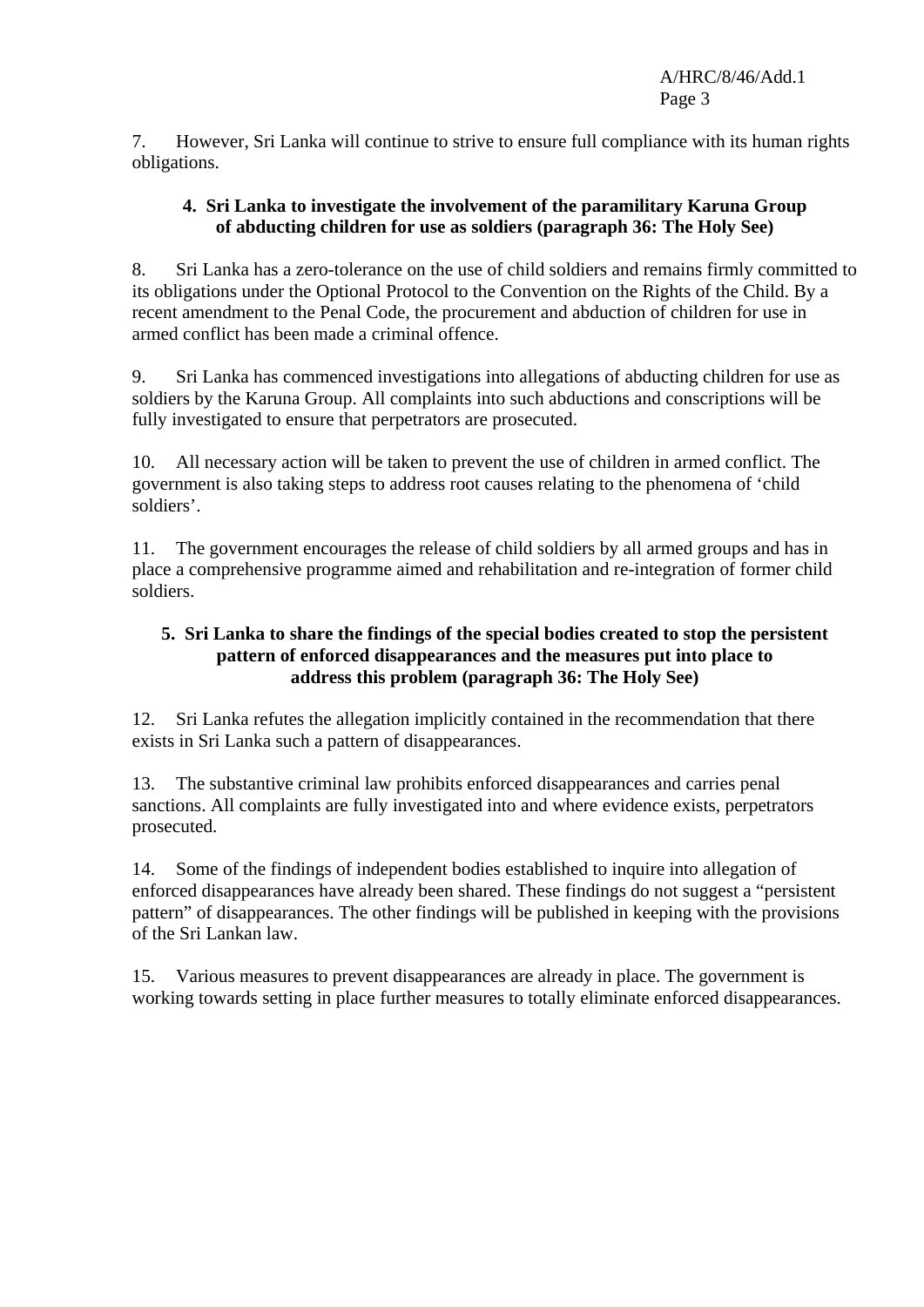#### **6. [To] implement various recommendations made by treaty bodies and special procedures to ensure that security measures adopted in the context of armed violence including the state of emergency the 2005 emergency laws and measures to combat terrorism comply with international human rights law (paragraph 39 (c): Mexico)**

16. Sri Lanka accepts this recommendation.

17. However, since article 4(1) of the ICCPR permits States to derogate from its obligations in times of public emergency which threatens the life of the nation and the existence of which is officially proclaimed, all practicable measures including those necessary to combat terrorism would be put in place in conformity with its obligations under international law. Such measures will be strictly to the extent that is required for the exigencies of the situation.

#### **7. [To] establish the Constitutional Council as foreseen by 17th Amendment to the Constitution as soon as possible, and that this Council be mandated to appoint a number of commissioners to public Commissions, such as the NHRC and the Police Commission (paragraph 57 (b): The Netherlands)**

18. A multi-party Parliamentary Select Committee is currently considering this issue with a view to accommodating contemporary concerns regarding the Constitutional Council. It has proposed an amendment to the Seventeenth Amendment to the Constitution. This proposal is presently under consideration.

### **8. [To] implement the recommendations made by the Special Rapporteur on extrajudicial, summary or arbitrary executions and take steps to verifiably disarm all paramilitary groups (paragraph 72 (b): United Kingdom)**

19. Sri Lanka accepts this recommendation and undertakes to comprehensively work towards its implementation.

20. Steps to disarm all paramilitary groups are in progress but finalization will be subject to satisfactory guarantees of safety from the attacks of the LTTE. It should be noted that the situation has changed considerably since the recommendations were made in March 2006, with the resumption of overt terrorist activity by the LTTE.

- **9. [To] demobilize child soldiers by assuring children serving with pro-government militias (forced or voluntary) are released and adequate resources allocated for disarmament, demobilization, reintegration, repatriation and other activities to halt the unlawful recruitment of children. (paragraph 75 (c): United States)** 
	- **10. Sri Lanka's plan to address the forcible recruitment of child soldiers should be publicized (paragraph 75 (d): United States)**